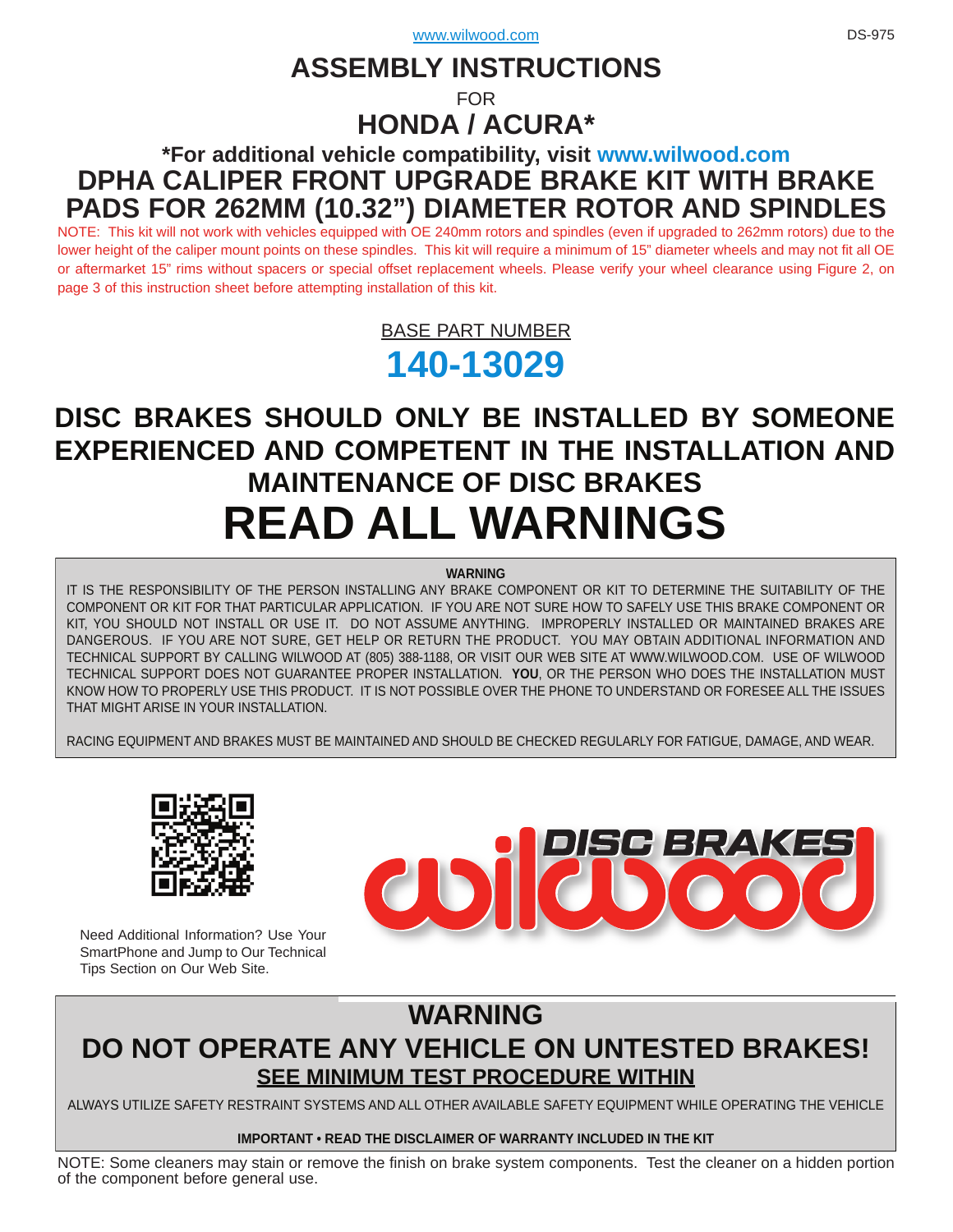**Before any tear-down or disassembly begins, review the following information:**

- **Review the Wheel Clearance Diagram (Figure 2, page 3) to verify that there is adequate clearance with the wheels you will be using with the installation.**
- **Due to OEM production differences and other variations from vehicle to vehicle, the fastener hardware and other components in this kit may not be suitable for a specific application or vehicle.**
- **[It is the responsibility of the purchaser and installer of this kit to verify suitability / fitment of all components](www.wilwood.com) and ensure all fasteners and hardware achieve complete and proper engagement. Improper or inadequate engagement can lead to component failure.**

# **Photographic Tip**

**Important** and highly recommended: Take photos of brake system before disassembly and during the disassembly process. In the [event, trouble-shooting photos can be life savers. Many vehicles have undocumented variations, photos will make it much simpler for](www.wilwood.com) Wilwood to assist you if you have a problem.



**[Figure 1. Typical Installation Configuration](www.wilwood.com)**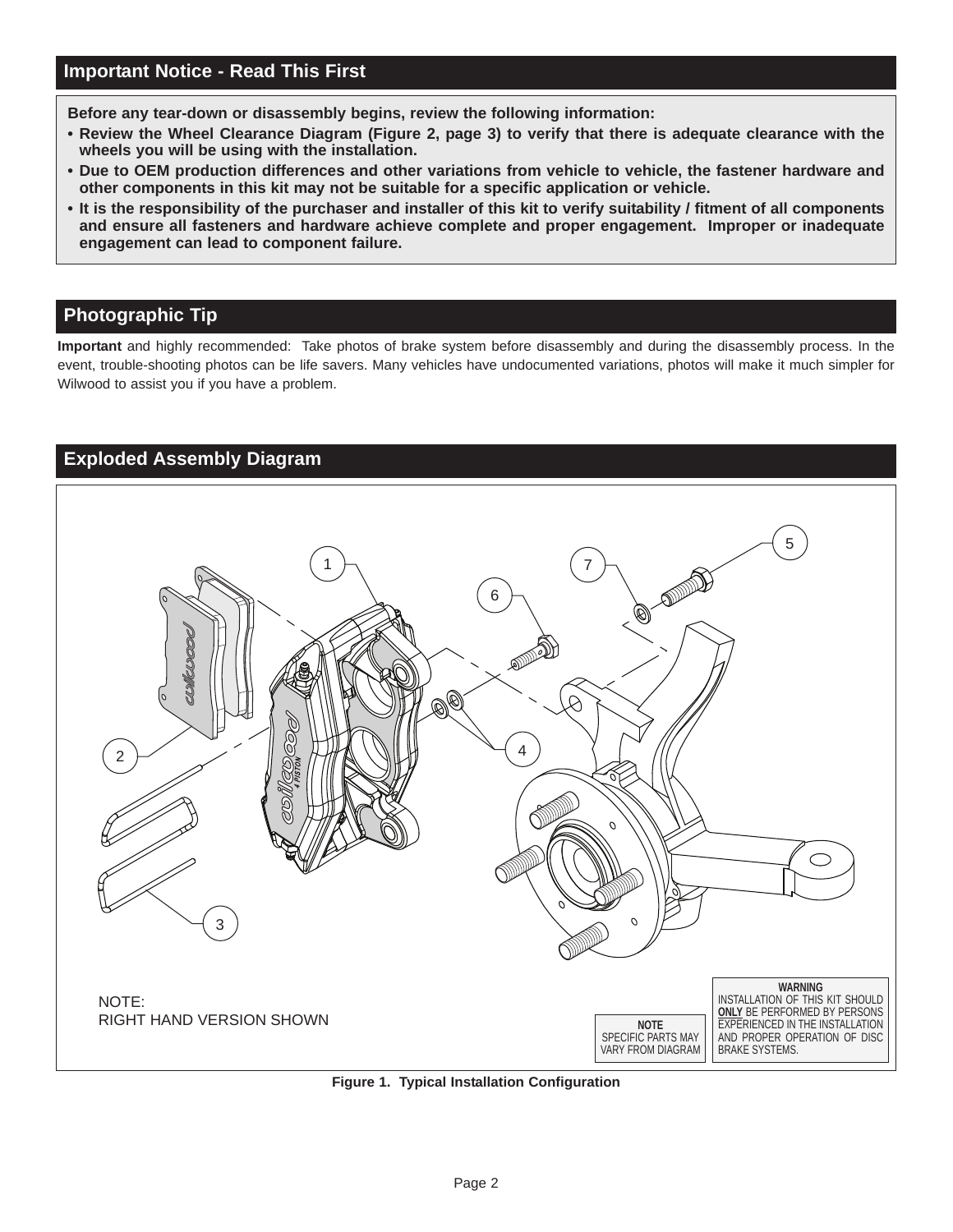## **Parts List**

| ITEM NO. | PART NO.     | <b>DESCRIPTION</b>                         | <u>QTY</u>    |
|----------|--------------|--------------------------------------------|---------------|
|          | 120-12949-BK | Caliper, DynaPro HA (DPHA), Black          | $\mathbf{2}$  |
| 1A       | 120-12949-RD | Caliper, DynaPro HA (DPHA), Red            | $\mathcal{P}$ |
|          | 150-9136K    | Pad, BP-10, Axle Set                       |               |
|          | 300-9635     | Retainer, Pad Clip                         | $\mathcal{P}$ |
| 4        | 240-5227     | Washer, .406 I.D. x .625 O.D. x .063 Thick | 4             |
| 5        | 230-13073    | Bolt, M12-1.50 x 25mm, Hex Head            | 4             |
| 6        | 230-12094    | Bolt, M10-1.50 x 23mm, Banjo, Hex Head     | $\mathcal{P}$ |
|          | 240-0476     | Washer, .477 I.D. x .922 O.D. x .063 Thick | 4             |

NOTES: Part Numbers 230-12094 and 240-5227 are included with the calipers.

Part Number 230-13074, Caliper Mounting Bolt Kit, includes part numbers 230-13073 and 240-0476

[Item 1A is an optional item and included in the \(R\) red caliper kits. Add -R to end of part number when ordering.](www.wilwood.com)

## **General Information, Disassembly, and Assembly Instructions**

•*Installation of this kit should ONLY be performed by persons experienced in the installation and proper operation of disc brake systems. Before assembling this Wilwood disc brake kit, double check the following to ensure a trouble free installation.*

•Make sure this is the correct kit to fit the exact make and model year. This kit is specifically designed as a direct bolt-on Original Equipment (OE) replacement for Honda / Acura vehicles with 262mm (10.32") diameter rotors.

•Verify your wheel clearance using Figure 2.

•Inspect the package contents against the parts list to ensure that all components are included.

#### **Disassembly Instructions**

•Disassemble the original equipment front brakes:

Raise the front wheels off the ground and support the suspension according to the vehicle manufacturer's instructions.

Remove the front wheels, calipers, and brake hoses (if installing replacements). *NOTE: It is recommended that the brake hoses be replaced for all applications with braided steel hoses.*

Remove all nicks or burrs on the caliper mounting bosses on the upright that may interfere with the installation of the new components.

Clean and de-grease the caliper mount, and saved components.



**Figure 2. Wheel Clearance Diagram**

•Inspect existing OE rotors for proper service condition. If necessary, replace with new

ULHP or SRP Wilwood rotors.

Part number 160-12959 .83" thick x 10.32" (262mm) diameter ULHP plain face rotor Part number 160-12838/39-BK .83" thick x 10.32" (262mm) diameter SRP drilled and slotted rotor (right and left)

**Assembly Instructions** (numbers in parenthesis refer to the parts list and Figure 1 on the preceding page): •Mount the new Wilwood caliper (1) onto the axle hub caliper mounting bosses using bolts (5) and washers (7) as shown in Figure 1 and Photo 1. Apply red *Loctite*® 271 to the bolt threads and torque to 60 ft-lbs.

•Install the disc brake pads (2) into the caliper, with the friction material facing the rotor, and secure in place using pad clip retainer (3), Figure 1 and Photo 2.

[• Temporarily install the wheel and torque the lug nuts to the manufacturer's specification. Ensure that the wheel rotates freely without](www.wilwood.com) any interference.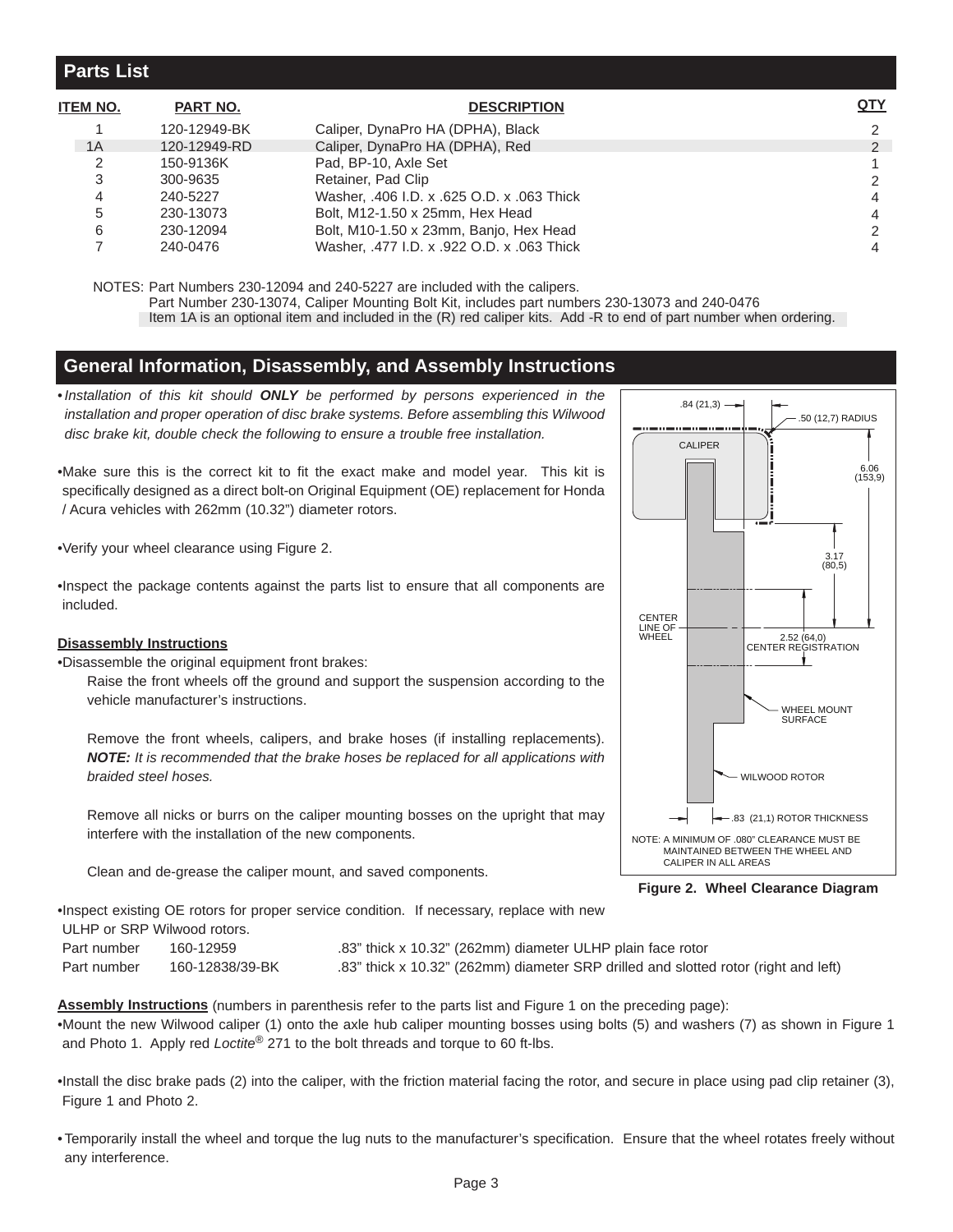# **Assembly Instructions (Continued)**

•Connect the OE rubber hose to the Wilwood caliper (1) using new crush washers (4) and banjo bolts (6). Torque bolts to 17 ft-lb. The preferred method is to use steel adapter fittings at the caliper, either straight, 45 or 90 degree and enough steel braided line to allow for full suspension travel and turning radius, lock to lock. **Carefully route hoses to prevent contact with moving suspension, brake or wheel components.** It is the installer's responsibility to ensure that all fittings and hoses are the correct size and length, to ensure proper sealing and that they will not be subject to crimping, strain and abrasion from vibration or interference with suspension components, brake rotor or wheel.



**Photo 1 Photo 2**

•In absence of specific instructions for brake line routing, the installer must use his best professional judgment on correct routing and retention of lines to ensure safe operation. Test vehicle brake system per the 'minimum test' procedure stated within this document before driving. After road testing, inspect for leaks and interference. Initially after install and testing, perform frequent checks of the vehicle brake system and lines before driving, to confirm that there is no undue wear or interference not apparent from the initial test. Afterwards, perform periodic inspections for function, leaks and wear in a interval relative to the usage of vehicle.

- [Bleed the brake system, referring to the additional information and recommendations below for proper bleeding instructions. Check](www.wilwood.com) system for leaks after bleeding.
- Install the wheel and torque the lug nuts to the manufacturer's specification.

### **Additional Information and Recommendations**

•Fill and bleed the new system with Wilwood Hi-Temp° 570 grade fluid or higher. For severe braking or sustained high heat operation, use Wilwood EXP 600 Plus Racing Brake Fluid. Used fluid must be completely flushed from the system to prevent contamination. *NOTE: Silicone DOT 5 brake fluid is NOT recommended for racing or performance driving*.

[•Properly bleed the brake system according to the vehicle manufacturer's instructions, generally beginning with the caliper farthest from](www.wilwood.com) the master cylinder. *NOTE: When using a new master cylinder, it is important to bench bleed the master cylinder first.*

•Test the brake pedal. It should be firm, not spongy and stop at least 1 inch from the floor under heavy load. If the brake pedal is spongy, bleed the system again.

If the brake pedal is initially firm, but then sinks to the floor, check the system for fluid leaks. Correct the leaks (if applicable) and then bleed the system again.

- •*NOTE: With the installation of after market disc brakes, the wheel track may change depending on the application.* Check your wheel offset before final assembly.
- •If after following the instructions, you still have difficulty in assembling or bleeding your Wilwood disc brakes, consult your local chassis builder, or retailer where the kit was purchased for further assistance.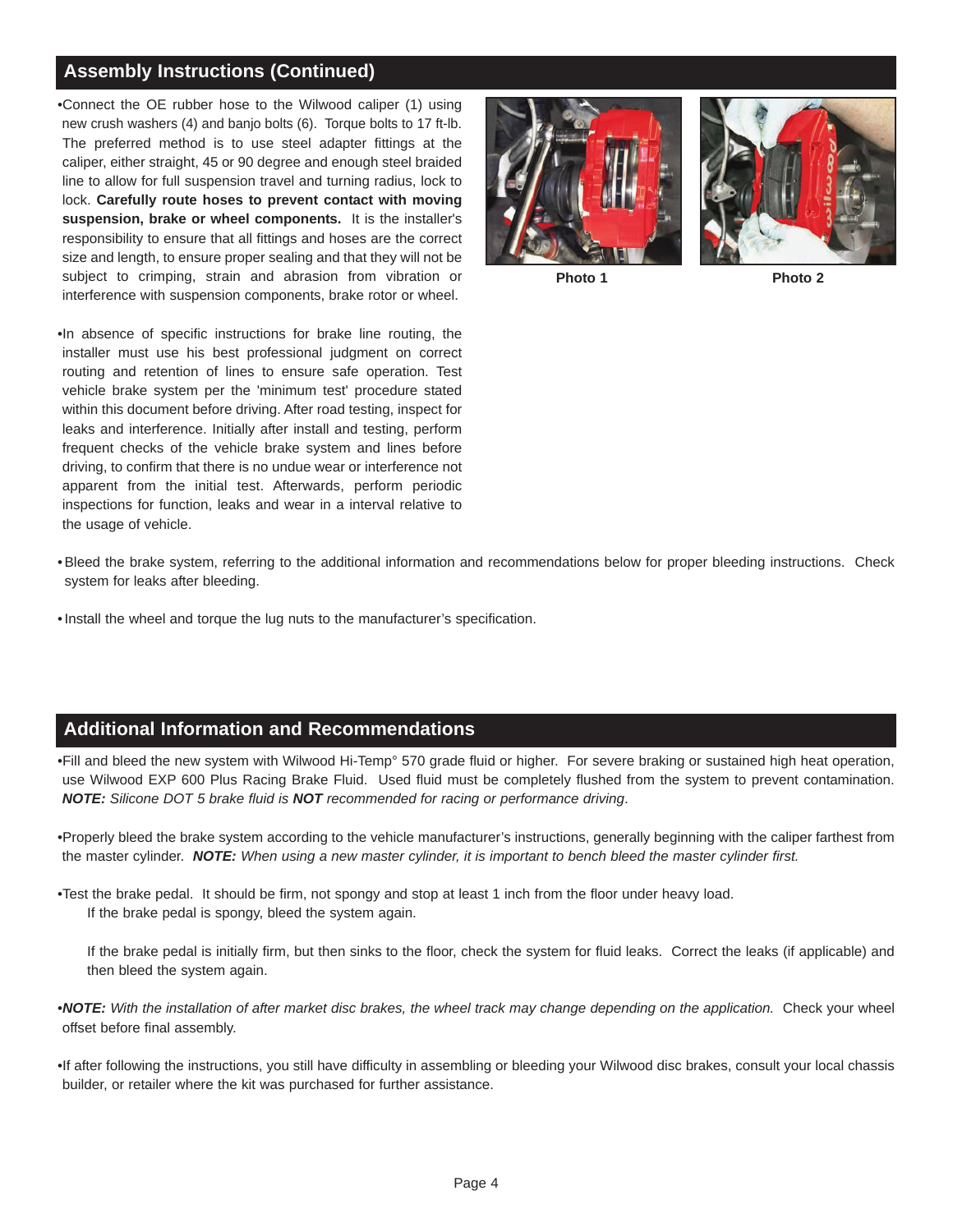# **WARNING • DO NOT DRIVE ON UNTESTED BRAKES BRAKES MUST BE TESTED AFTER INSTALLATION OR MAINTENANCE MINIMUM TEST PROCEDURE**

- Make sure pedal is firm: Hold firm pressure on pedal for several minutes, it should remain in position without sinking. If pedal sinks toward floor, check system for fluid leaks. DO NOT drive vehicle if pedal does not stay firm or can be pushed to the floor with normal pressure.
- [At very low speed \(2-5 mph\) apply brakes hard several times while turning steering from full left to full right, repeat](www.wilwood.com)  several times. Remove the wheels and check that components are not touching, rubbing, or leaking.
- Carefully examine all brake components, brake lines, and fittings for leaks and interference.
- Make sure there is no interference with wheels or suspension components.
- Drive vehicle at low speed (15-20 mph) making moderate and hard stops. Brakes should feel normal and positive. Again check for leaks and interference.
- Always test vehicle in a safe place where there is no danger to (or from) other people or vehicles.
- Always wear seat belts and make use of all safety equipment.

## **Pad and Rotor Bedding**

#### **BEDDING STEPS FOR NEW PADS AND ROTORS – ALL COMPOUNDS**

[Once the brake system has been tested and determined safe to operate the vehicle, follow these steps for the bedding of all new pad](www.wilwood.com) materials and rotors. These procedures should only be performed on a race track, or other safe location where you can safely and legally obtains speeds up to 65 MPH, while also being able to rapidly decelerate.

- Begin with a series of light decelerations to gradually build some heat in the brakes. Use an on-and-off the pedal technique by applying the brakes for 3-5 seconds, and then allow them to fully release for a period roughly twice as long as the deceleration cycle. If you use a 5 count during the deceleration interval, use a 10 count during the release to allow the heat to sink into the pads and rotors.
- After several cycles of light stops to begin warming the brakes, proceed with a series of medium to firm deceleration stops to continue raising the temperature level in the brakes.
- Finish the bedding cycle with a series of 8-10 hard decelerations from 55-65 MPH down to 25 MPH while allowing a proportionate release and heat-sinking interval between each stop. The pads should now be providing positive and consistent response.
- If any amount of brake fade is observed during the bed-in cycle, immediately begin the cool down cycle.
- Drive at a moderate cruising speed, with the least amount of brake contact possible, until most of the heat has dissipated from the brakes. Avoid sitting stopped with the brake pedal depressed to hold the car in place during this time. Park the vehicle and allow the brakes to cool to ambient air temperature.

#### **COMPETITION VEHICLES**

- If your race car is equipped with brake cooling ducts, blocking them will allow the pads and rotors to warm up quicker and speed up the bedding process.
- Temperature indicating paint on the rotor and pad edges can provide valuable data regarding observed temperatures during the bedding process and subsequent on-track sessions. This information can be highly beneficial when evaluating pad compounds and cooling efficiencies.